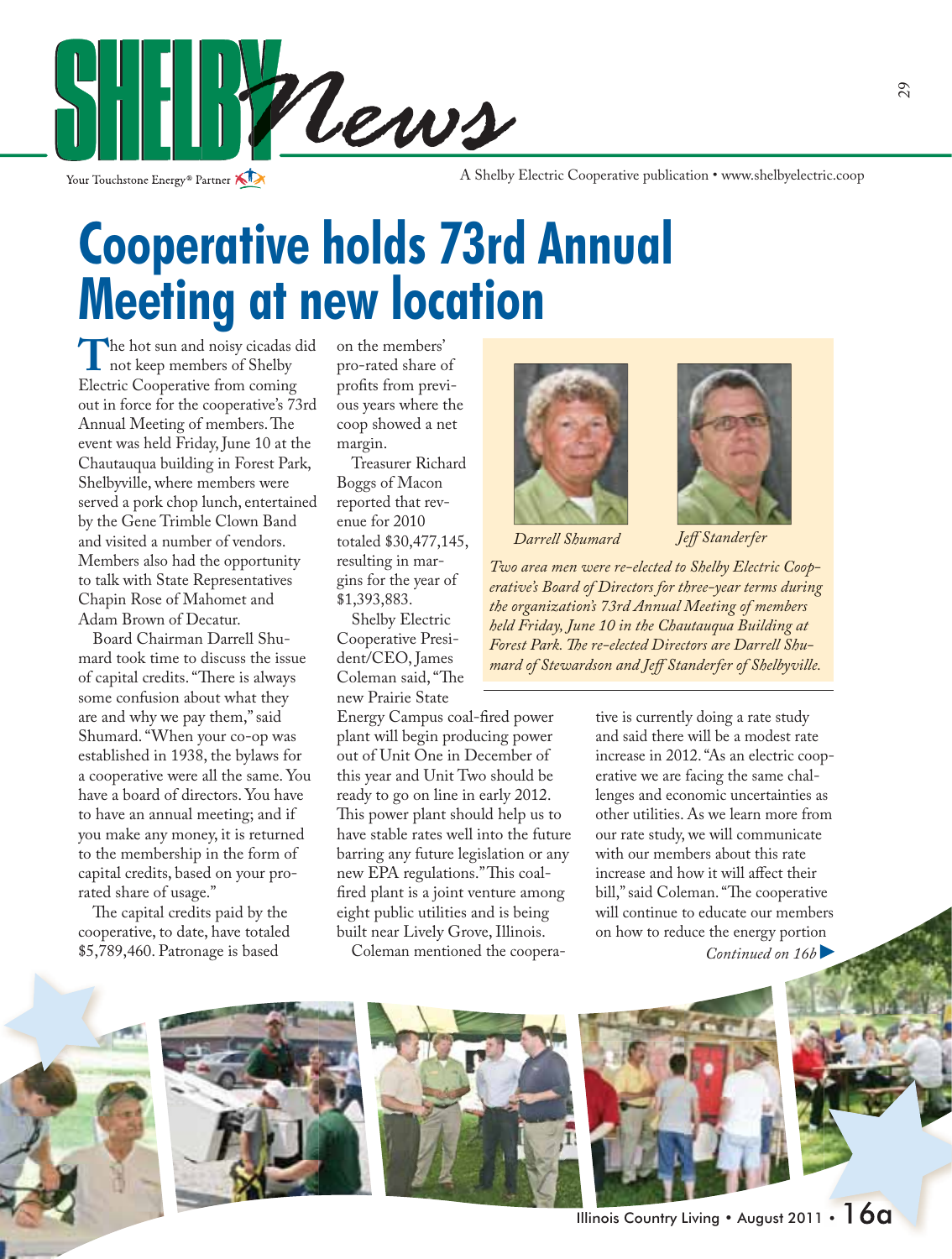

#### *Continued from 16a*

of their bill," continued Coleman. He suggested people visit www.togetherwesave.com, take the energy savings home tour and learn more about how little things can add up to big savings.

 Also during his report, Coleman encouraged members to use the pharmacy discount of their Co-op Connections Card and noted that \$35 million dollars have been saved nationwide since the program's inception in May 2007. Shelby Electric members have saved \$35,000 since the program started. Coleman said, "If you misplaced your Co-op Connections Card or don't remember receiving one, come by the office and pick one up. With over 21,000 discount offers across the country, 110 national deals and over 55 local participating businesses, you are sure to save some money with this card." Coleman



*Chairman of the Board, Darrell Shumard, addresses the members during the meeting.*



P.O. BOX 560 Shelbyville, IL 62565 **Phone: 217-774-3986 Fax: 217-774-3330 www.shelbyelectric.coop twitter.com/YourCoop facebook.com/YourCoop**

**Office Hours:** 7:30 a.m. - 4:30 p.m.



added, "The pharmacy discount alone is worth having this membership card." He also explained how the cooperative's Internet subsidiary, PWR-net, now has 35 broadcast points and has seen tremendous growth in the past year. "We've built a redundancy to our wireless broadband product to provide better service and we have covered our service territory to be able to provide better Internet access to our members and communities within our service area," said Coleman.

 He also talked about the LP gas subsidiary, Shelby Energy, and the different programs offered, such as bulk oil supplies and the Generac generator program. He also mentioned the cooperative's recycling program, the Power of Green. "In just under a year's time, the Power of Green has taken in almost 36 tons of recyclables," said Coleman. Members learned about the cooperative's efforts in helping train electrical workers in Haiti through National Rural Electric Cooperative Association's International Program.

 During the meeting Darrell Shumard of Stewardson and Jeff Standerfer of Shelbyville were re-elected



*Chief Operating Officer Josh Shallenberger presents Michael and Norma Walters with this year's Annual Meeting grand prize, a Generac portable generator from Shelby Energy. Pictured are Shallenberger and Norma Walters.*

to the Board of Directors for threeyear terms.

 Shelby Electric Cooperative is a member of Touchstone Energy an alliance of more than 735 local, consumer-owned electric utilities around the country. Shelby Electric is committed to providing superior service based on four core principles: integrity, accountability, innovation and commitment to community. The co-op serves more than 9,918 meters over 2,244 miles of line in parts of Christian, Cumberland, Effingham, Fayette, Macon, Montgomery, Moultrie, Sangamon and Shelby counties. For more information visit www.shelbyelectric.coop, like our facebook page by visiting www.facebook.com/YourCoop.

### **Energy Efficiency**

Tip of the Month

One of the easiest ways to make your home more energy efficient is to add insulation in the attic. To see if you need insulation, look across an uncovered attic floor. If the insulation is level with or below the floor joists, you probably need to add more.

Source: U.S. Department of Energy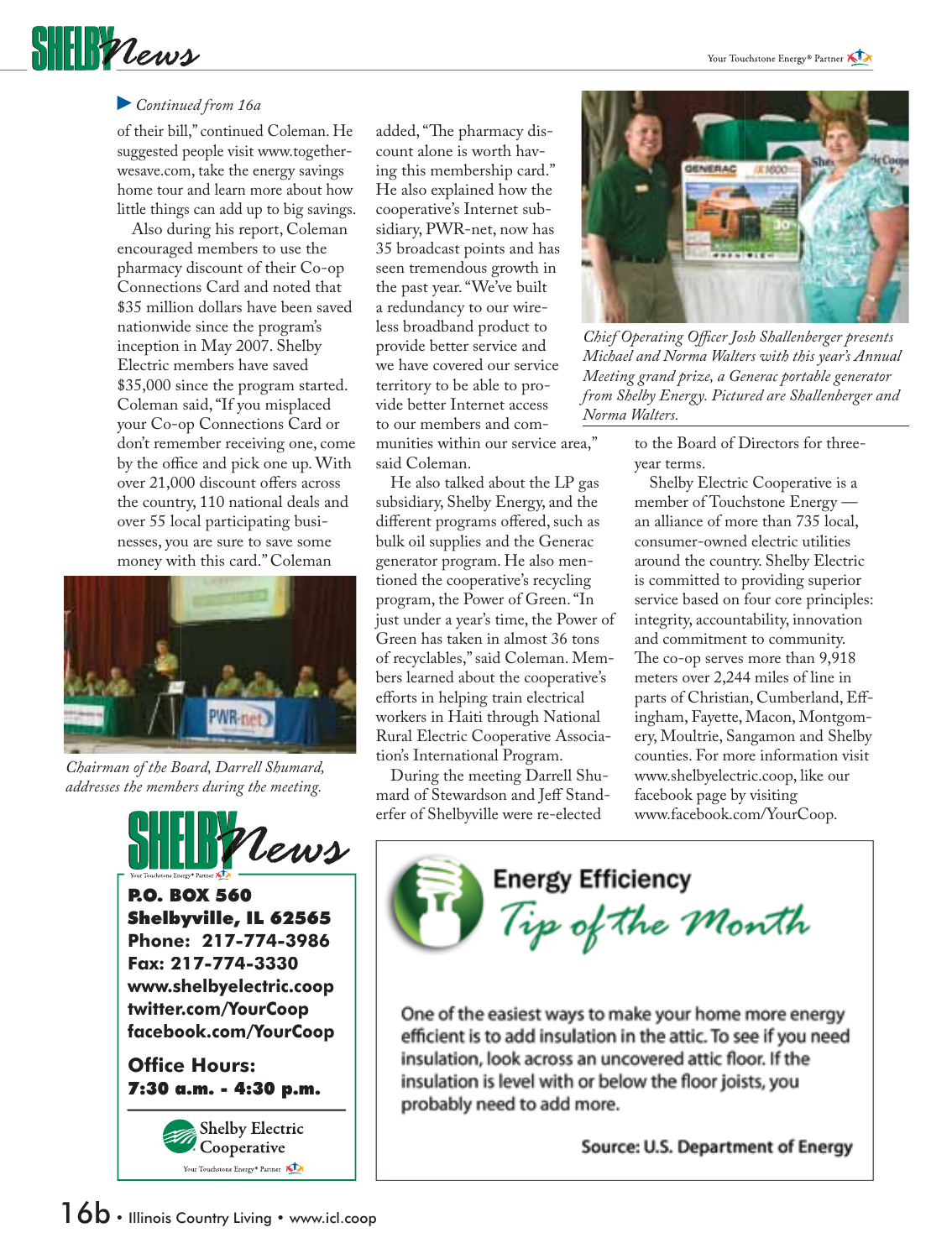### **Shelby Electric Cooperative announces scholarship winners**

Three area youths were recognized and awarded \$1,000 scholarships during Shelby Electric Cooperative's 73rd Annual Meeting of members, Friday, June 10.

This year's winners were David Kirkbride of Pana, Ryan Gant of Moweaqua and Zechariah Schwerman of Shelbyville.

 David is a graduate of Pana High School and will be attending Southern Illinois University in Carbondale where he will be studying Chemistry and Pre-Med. He is the son of Tom and Geri Kirkbride.

 Ryan is a graduate of Central A & M High School and will be attending the University of Illinois to study Communication with a Pre-Law Track. He is the son of Rodney and Angela Gant.

 Zechariah was home schooled and will be attending Lake Land Junior College with plans to con-

tinue on to the University of Illinois where he will be studying Computer Engineering. He is the son of James and Valerie Schwerman.

 "We are always pleased to be able to provide our scholarships each year to these outstanding students as a way to give back to the communities we serve," noted Cooperative Board Chairman Darrell Shumard.

 Marla Eversole, who coordinates this program for the cooperative, will begin notifying schools

within the cooperative's service territory in January about the 2012 scholarships. You can also learn more about the scholarships on the cooperative's website,



 $\textbf{S}\textbf{H}\textbf{H}\textbf{W}$ 

*From left are David Kirkbride of Pana, Ryan Gant of Moweaqua, Shelby Electric Cooperative Board Chairman Darrell Shumard and Zechariah Schwerman of Shelbyville. Scholarships were handed out before the start of the cooperative's 73rd Annual Meeting.*

www.shelbyelectric.coop under the "Our Community" menu tab. Like our Facebook page by going to www.facebook.com/YourCoop and clicking on Like.



**See how the cooperative's solar panel project is doing by visiting www.shelbyelectric.coop and click on the story under the Shelby News section on the home page.**

| <b>LINE OUTAGES</b> |             |              |                   |                  |                                   | <b>LINE OUTAGES (Cont.)</b> |              |                   |                   |                                   |
|---------------------|-------------|--------------|-------------------|------------------|-----------------------------------|-----------------------------|--------------|-------------------|-------------------|-----------------------------------|
|                     | <b>DATE</b> | <b>HOURS</b> | <b>SUBSTATION</b> | <b>CAUSE</b>     | <b>MEMBERS</b><br><b>AFFECTED</b> | <b>DATE</b>                 | <b>HOURS</b> | <b>SUBSTATION</b> | <b>CAUSE</b>      | <b>MEMBERS</b><br><b>AFFECTED</b> |
|                     | 6/2/2011    | 1.25         | Taylorville       | <b>Trees</b>     | 55                                | 6/19/2011                   | 1.10         | Neoga             | Lightning         | 168                               |
|                     | 6/8/2011    | 0.55         | Grove City        | Vehicles         | 52                                | 6/25/2011                   | 2.15         | Richland          | Lightning         | 128                               |
|                     | 6/10/2011   | 1.30         | Pana              | Vehicles         | 78                                | 6/25/2011                   | 5.00         | Richland          | Lightning         | 128                               |
|                     | 6/11/2011   | 1.30         | Lakewood          | Trees            | 53                                | 6/27/2011                   | 2.45         | Neoga             | Lightning         | 116                               |
|                     | 6/11/2011   | 1.30         | Neoga             | Trees            | 92                                | 6/29/2011                   | 2.00         | Richland          | Equipment failure | 135                               |
|                     | 6/11/2011   | 1.30         | Moweaqua          | Lightning        | 73                                | 6/30/2011                   | 2.00         | Shelbyville       | Animal/bird       | 131                               |
|                     | 6/15/2011   | 2.00         | Wenonah           | Lightning        | 64                                | <b>SUBSTATION OUTAGES</b>   |              |                   |                   |                                   |
|                     | 6/15/2011   | 0.35         | Pana              | Bad underground  | 50                                | <b>DATE</b>                 | <b>HOURS</b> | <b>SUBSTATION</b> | <b>CAUSE</b>      | <b>MEMBERS</b>                    |
|                     | 6/18/2011   | 2.50         | Neoga             | Lightning        | 168                               |                             |              |                   |                   | <b>AFFECTED</b>                   |
|                     | 6/18/2011   | 1.00         | Velma             | Broken conductor | 78                                | 6/4/2011                    | 3.40         | Pana              | Supplier          | 546                               |
|                     | 6/18/2011   | 2.50         | Neoga             | Lightning        | 65                                | 6/22/2011                   | 0.41         | Shelbyville       | Vehicles          | 661                               |
|                     | 6/18/2011   | 3.45         | Airport           | Lightning        | 115                               | 6/26/2011                   | 0.45         | Richland          | Equipment failure | 572                               |

#### OUTAGE REPORT